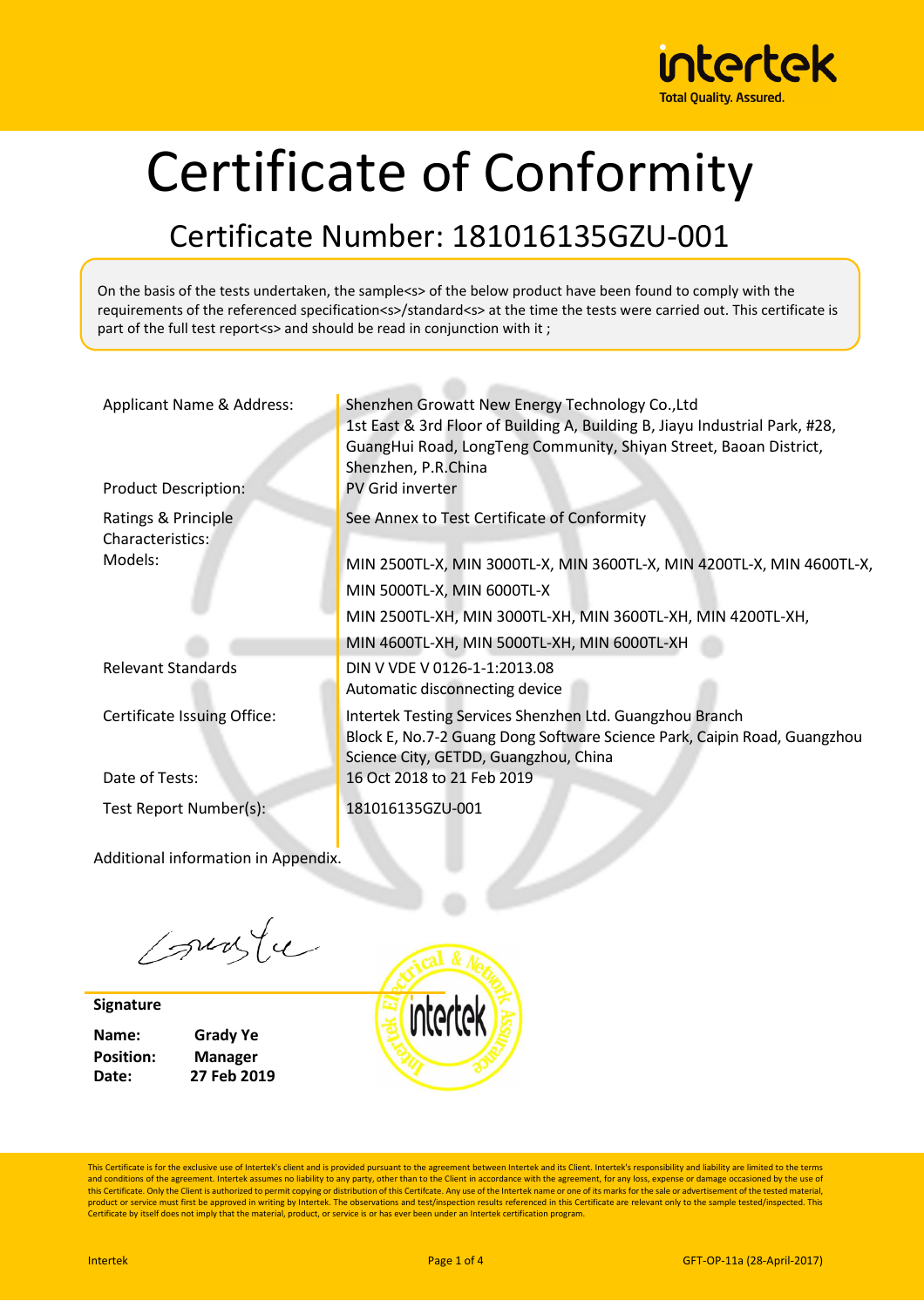

# **APPENDIX: Certificate of Conformity**

**This is an Annex to Certificate of Conformity with Certificate/Report Number(s): 181016135GZU-001;** 

Ratings and principal characteristics

| Model                                   | MIN 2500TL-                                 | MIN 3000TL-<br>x             | MIN 3600TL-<br>x | MIN 4200TL-<br>x    |  |
|-----------------------------------------|---------------------------------------------|------------------------------|------------------|---------------------|--|
|                                         | X                                           |                              |                  |                     |  |
| Max.PV voltage                          |                                             | 500 d.c.V                    |                  | 550 d.c.V           |  |
| PV voltage range                        | 80-500 d.c.V                                |                              | 80-550 d.c.V     |                     |  |
| PV Isc                                  |                                             | 16 d.c.A*2                   |                  |                     |  |
| Max.input current                       | 12.5 d.c.A*2                                |                              |                  |                     |  |
| Max.output power                        | 2500W                                       | 3000W                        | 3600W            | 4200W               |  |
| Max.apparent power                      | 2500VA                                      | 3000VA                       | 3600VA           | 4200VA              |  |
| Nominal output<br>voltage               | 230 a.c.V                                   |                              |                  |                     |  |
| Max.output current                      | 11.3 a.c.A                                  | 13.6 a.c.A                   | 16 a.c.A         | 19 a.c.A            |  |
| Nominal output<br>Frequency             | 50/60Hz                                     |                              |                  |                     |  |
| Power factor range                      |                                             | $0.8$ Leading $-0.8$ lagging |                  |                     |  |
| Safety level                            | Class I                                     |                              |                  |                     |  |
| Ingress Protection                      | IP 65                                       |                              |                  |                     |  |
| <b>Operation Ambient</b><br>Temperature | $-25^{\circ}\text{C} - +60^{\circ}\text{C}$ |                              |                  |                     |  |
| Model                                   | <b>MIN 4600TL-X</b>                         | <b>MIN 5000TL-X</b>          |                  | <b>MIN 6000TL-X</b> |  |
| Max.PV voltage                          | 550 d.c.V                                   |                              |                  |                     |  |
| PV voltage range                        | 80-550 d.c.V                                |                              |                  |                     |  |
| PV Isc                                  | 16 d.c.A*2                                  |                              |                  |                     |  |
| Max.input current                       | 12.5 d.c.A*2                                |                              |                  |                     |  |
| Max.output power                        | 4600W                                       |                              | 5000W            | 6000W               |  |
| Max.apparent power                      | 5000VA<br>4600VA                            |                              |                  | 6000VA              |  |
| Nominal output<br>voltage               | 230 a.c.V                                   |                              |                  |                     |  |
| Max.output current                      | 20.9 a.c.A                                  |                              | 22.7 a.c.A       | 27.2 a.c.A          |  |

This Certificate is for the exclusive use of Intertek's client and is provided pursuant to the agreement between Intertek and its Client. Intertek's responsibility and liability are limited to the terms<br>and conditions of t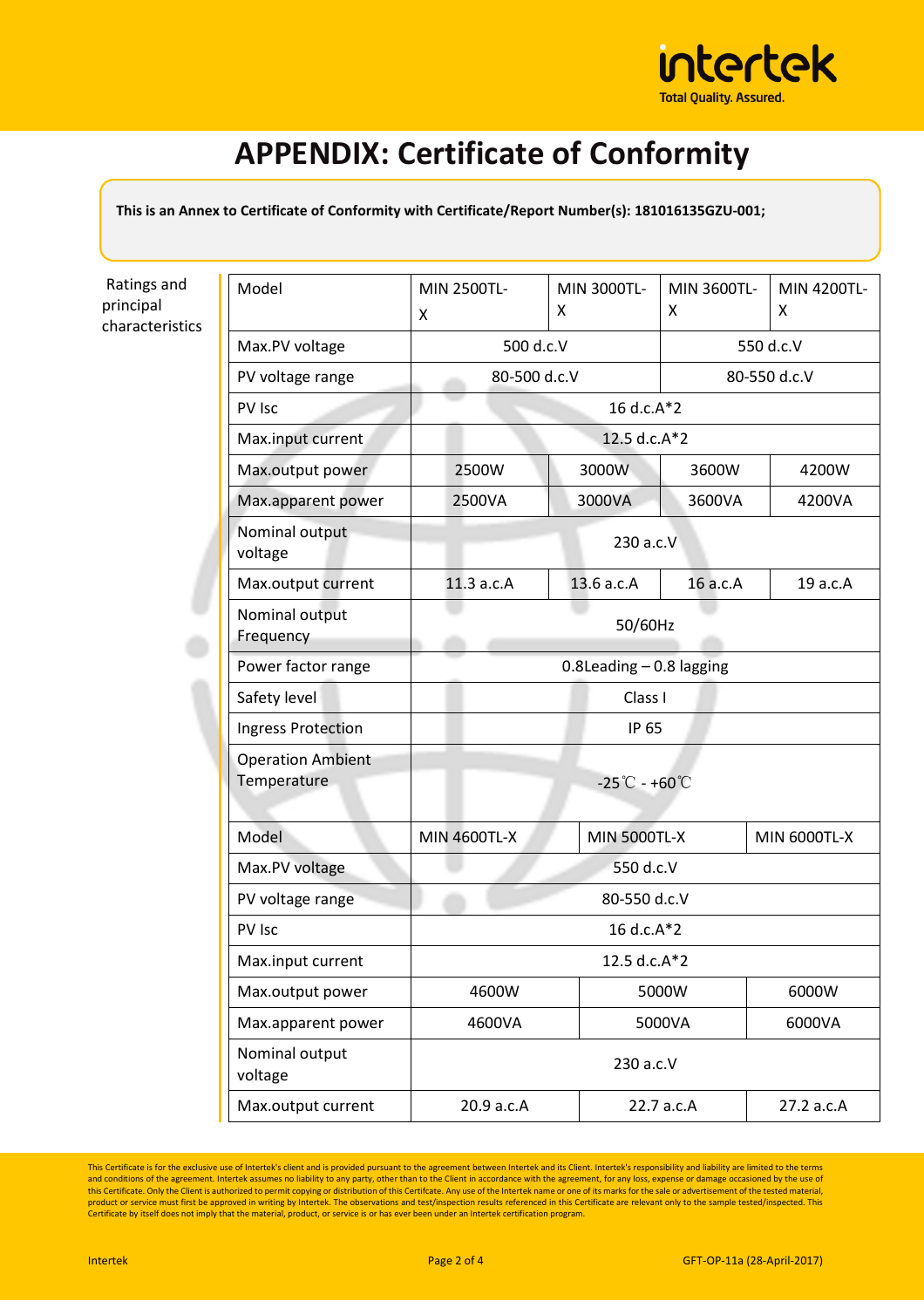

## **APPENDIX: Certificate of Conformity**

**This is an Annex to Certificate of Conformity with Certificate/Report Number(s): 181016135GZU-001;** 

Ratings and principal characteristics

| Nominal output<br>Frequency             | 50/60Hz                                     |                              |                   |                   |  |
|-----------------------------------------|---------------------------------------------|------------------------------|-------------------|-------------------|--|
| Power factor range                      |                                             | $0.8$ Leading $-0.8$ lagging |                   |                   |  |
| Safety level                            |                                             | Class I                      |                   |                   |  |
| Ingress Protection                      | IP 65                                       |                              |                   |                   |  |
| <b>Operation Ambient</b><br>Temperature | $-25^{\circ}\text{C} - +60^{\circ}\text{C}$ |                              |                   |                   |  |
| Model                                   | MIN 2500TL-<br>XH                           | MIN 3000TL-<br><b>XH</b>     | MIN 3600TL-<br>XH | MIN 4200TL-<br>XH |  |
| Max.PV voltage                          |                                             | 500 d.c.V                    |                   | 550 d.c.V         |  |
| PV voltage range                        | 80-500 d.c.V                                |                              |                   | 80-550 d.c.V      |  |
| PV Isc                                  | 16 d.c.A*2                                  |                              |                   |                   |  |
| Max.input current                       | 12.5 d.c.A*2                                |                              |                   |                   |  |
| Max. DC voltage                         | 480 d.c.V                                   |                              |                   |                   |  |
| DC voltage range                        |                                             | 350-480 d.c.V                |                   |                   |  |
| Max. DC current                         | 10 d.c.A                                    |                              |                   |                   |  |
| Max.output power                        | 2500W                                       | 3000W                        | 3600W             | 4200W             |  |
| Max.apparent power                      | 2500VA                                      | 3000VA                       | 3600VA            | 4200VA            |  |
| Nominal output<br>voltage               | 230 a.c.V                                   |                              |                   |                   |  |
| Max.output current                      | 11.3 a.c.A                                  | 13.6 a.c.A                   | 16 a.c.A          | 19 a.c.A          |  |
| Nominal output<br>Frequency             | 50/60Hz                                     |                              |                   |                   |  |
| Power factor range                      | $0.8$ Leading $-0.8$ lagging                |                              |                   |                   |  |
| Safety level                            | Class I                                     |                              |                   |                   |  |
| Ingress Protection                      | IP 65                                       |                              |                   |                   |  |
| <b>Operation Ambient</b><br>Temperature | $-25^{\circ}\text{C} - +60^{\circ}\text{C}$ |                              |                   |                   |  |

This Certificate is for the exclusive use of Intertek's client and is provided pursuant to the agreement between Intertek and its Client. Intertek's responsibility and liability are limited to the terms<br>and conditions of t